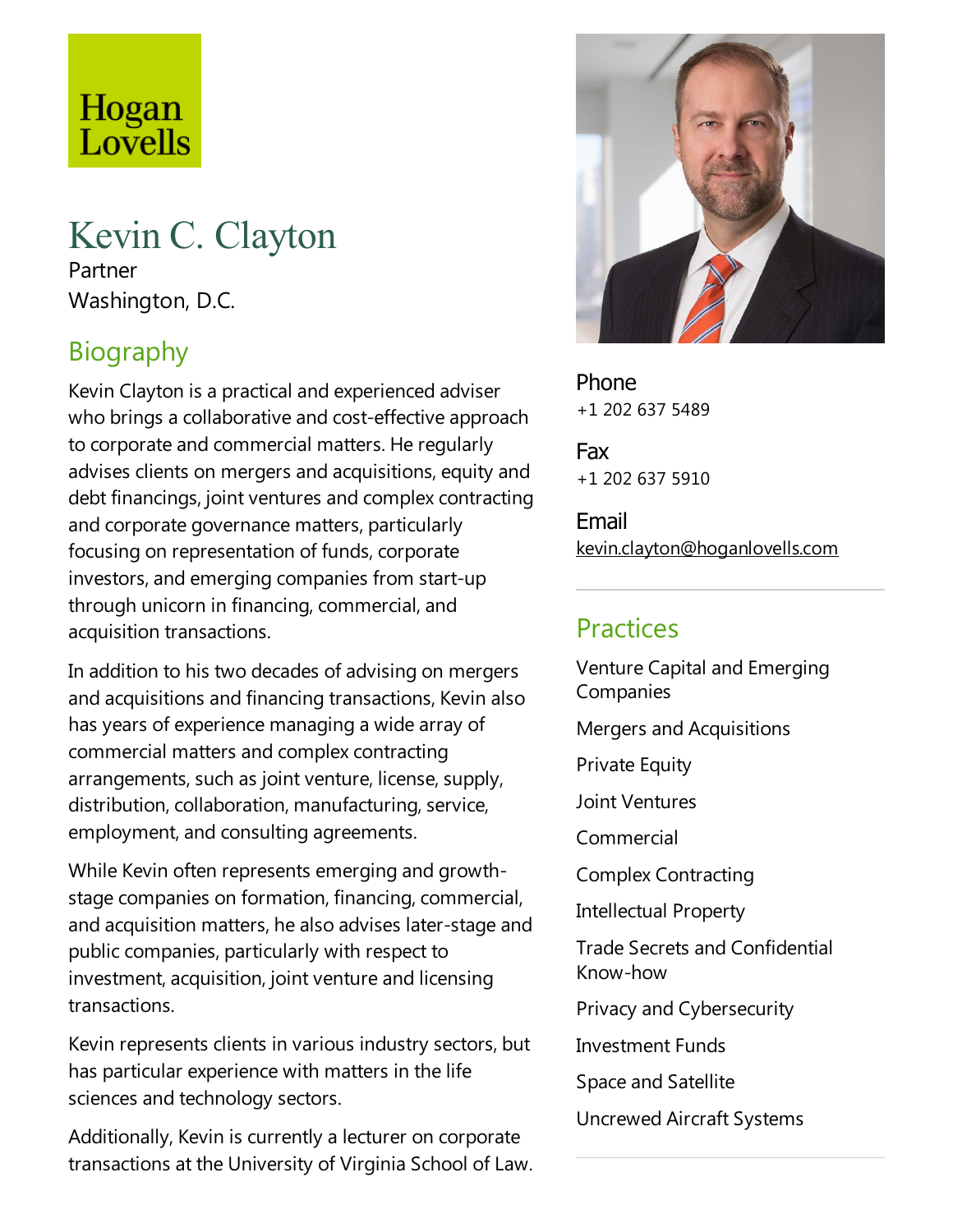#### Representative experience

Advising Ford Motor Company on Volkswagen AG's US\$2.6bn investment into Ford's autonomous vehicle platform company, Argo AI.

Represented New Enterprise Associates in multiple venture capital investments.

Represented Gilead Sciences and Kite Pharma in multiple venture investments.

Represented Daimler AG in its investment in Via Transportation, Inc.

Represented OptiNose, Inc. in its US\$37m Series D financing, prior equity and debt financings, and general corporate matters.

Represented a publicly traded biotechnology company in several acquisitions and divestitures and numerous strategic venture investments.

Represented Fred Hutchinson Cancer Research Center in Juno Therapeutics, Inc.'s formation and US\$176m Series A financing, US\$134m Series B financing, and related matters.

Represented PhishMe, Inc. in its US\$42m Series C financing, prior equity and debt financings, general corporate matters, and its transaction with Malcovery Security, LLC.

Represented RTW Investments on venture investments in Monte Rosa Therapeutics' US\$95m Series C financing, Acelyrin's US\$250m Series B financing and InBrace's US\$102m Series D financing.

Represented Dental Care Alliance, LLC in its 2015 sale to Harvest Partners, LP.

Represented AvideaTechnologies in its acquisition by Vaccitech PLC.

Represented Paladin Capital on multiple venture investments.

Represented New York University in connection with Spin Transfer Technologies, Inc.'s US\$70m financing and other similar transactions.

#### **Industries**

Life Sciences and Health Care

- Automotive
- Mobility and Transportation
- Technology and Telecoms

Private Capital

Education

#### Areas of focus

Emerging Companies

Private Equity and Venture Capital Funds

Company Formation

**Exits** 

Carve-outs, Spin-offs,and Split-offs

Cross-border Mergers and Acquisitions

Corporate Group Structures

IP Rights in Transactions

Technology Contracts

IP Licensing, Commercialization,and Technology Transfer

Agency and Distribution

Manufacturing

Corporate and Commercial **Transactions** 

Emerging Companies and Investors -Life Sciences and Health Care

Automotive Venture Capital Investors

Consumer Venture Capital Investors

FinTech

Financial Venture Capital Investors